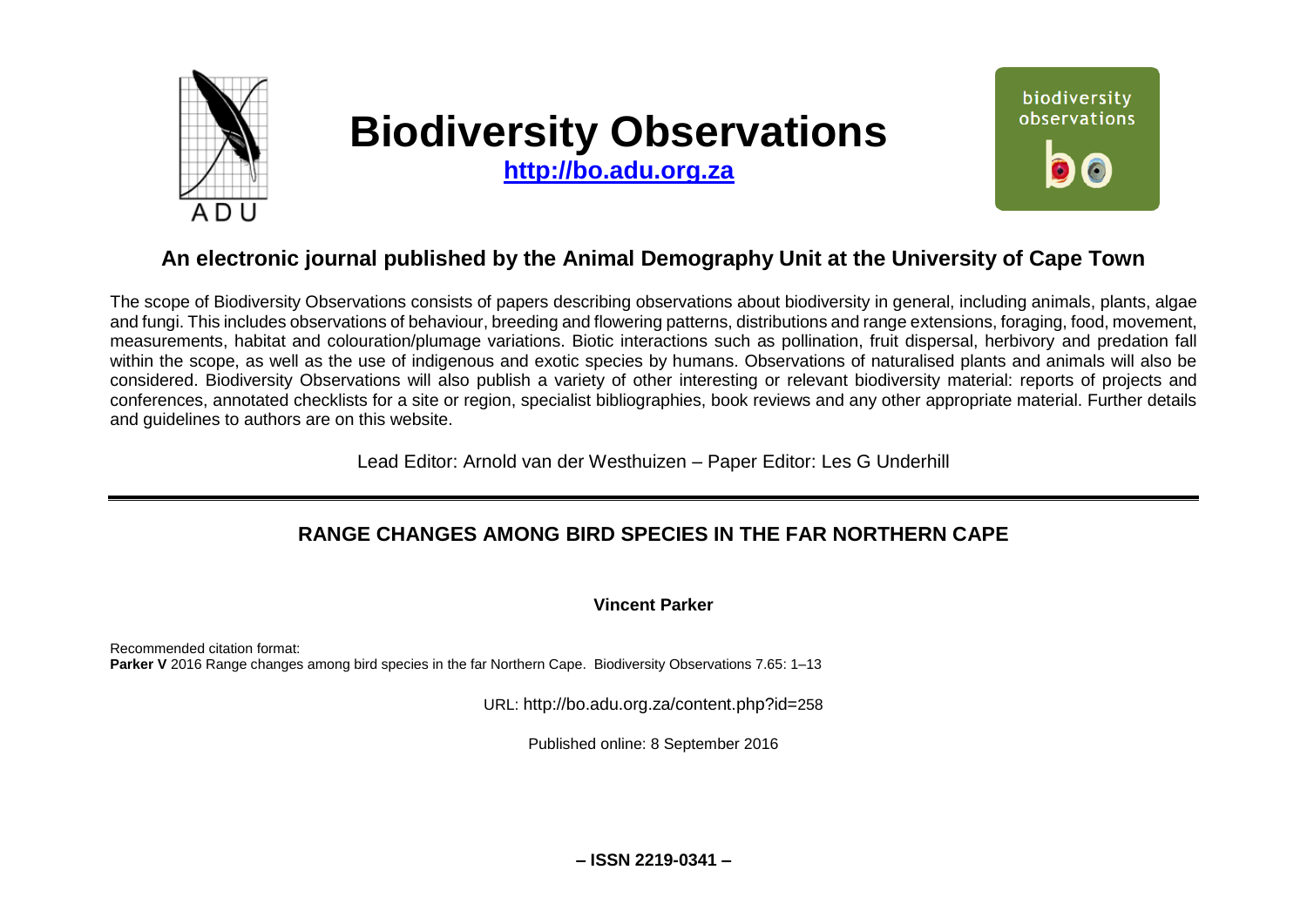

# **RANGE CHANGES: BIRDS**

# **RANGE CHANGES AMONG BIRD SPECIES IN THE FAR NORTHERN CAPE**

*Vincent Parker*

Northern Cape Bird Atlaser Email: vinparker@yahoo.com

# **INTRODUCTION**

Ornithologically, the Northern Cape is the most poorly known part of South Africa. This paper provides insights into how the ranges of bird species have changed in a study area in the far Northern Cape in the two-decade interval between the First and Second Bird Atlas Projects in Southern Africa (SABAP1 and SABAP2).

#### **STUDY AREA**

The study area is the region bounded by the Orange River and the N14 highway in the south, the international border between South Africa and Botswana in the north and longitudes 20°E and 23°E, but excluding the Kgalagadi Transfrontier Park.

The climate is harsh. Daytime temperatures in summer often exceed 40°C, and in winter night-time temperatures sometimes drop below – 5°C. Rainfall is erratic and averages no more than 250 mm per annum.

The vegetation of the central part of this region consists of *Acacia haematoxylon* shrub savanna on rolling red dunes. In the north of the region, a tall *Acacia erioloba* savanna follows the dry river beds of the Kuruman and Molopo Rivers. The eastern fringe consists of a mixed species tree savanna (*A. erioloba* and *A. haematoxylon* are present among other species) which merges into the Bushveld habitat of the

North West and Limpopo provinces. The western fringe is stony, with sparse vegetation, including many succulents and the distinctive tree *Aloe dichotoma.* By contrast, the Orange River in the south is lined by dense reedbeds and riverine woodland with tall trees and dense undergrowth. The invasive alien tree *Prosopis* sp*.* is prominent there, as well as a diversity of indigenous species.

The valley of the Orange River is intensively cultivated, with vineyards and lucerne fields predominating. Away from the river, stock farming (including game ranching) and salt extraction from the dry pans are the only economic activities. Human modification of the stock farming region includes fencing (no part of the region has been left unfenced), the constant provision of water in water troughs, the establishment of well-watered gardens with tall trees at isolated homesteads, grazing pressure by livestock which generally exceeds that which would naturally occur, and the suppression of grass fires.

The visible effects of over-utilisation of pasture lands take the form of bush encroachment to only a limited extent, with thickets of *Acacia mellifera* in shrub form in places. More generally, there are areas which have been stripped bare of vegetation, with only pioneer species and the coarser grass species re-appearing after good rains.

This is the part of South Africa which is most remote from major human settlements. As a result of its remoteness, its harsh climate and sparse vegetation, it is the part that is least visited by birdwatchers and nature enthusiasts. Those that visit the popular Kgalagadi Transfrontier Park generally do not stop while passing through.

#### **METHODS**

By October 2013, the accumulated data for the second southern African bird atlas project (SABAP2) for the study area were too scanty for any analysis. From November 2013 for two years, I undertook data collection in the study area, following the SABAP2 protocol, improving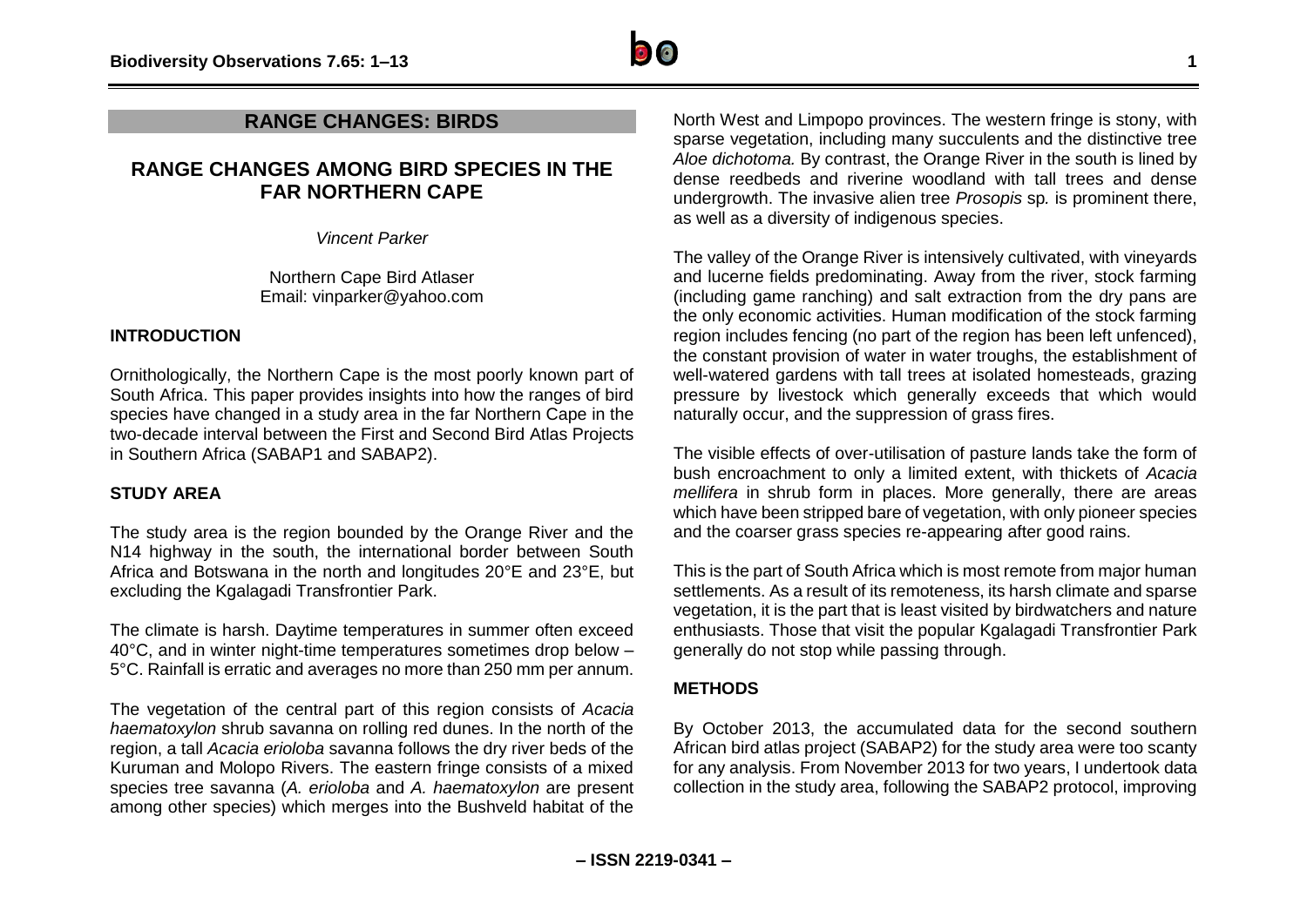

the coverage for the area to the extent that this analysis became possible.

The range change maps on the SABAP2 website [http://sabap2.adu.org.za](http://sabap2.adu.org.za/) representing the differences in reporting rates per quarter degree square between the two southern African bird atlas projects (SABAP1 with data collected mainly between 1986 and 1992 and SABAP2 with data collected between 2007 and the present) were consulted.

I used a wireless internet connection to access the data in places where the signal was not strong. To avoid the build-up of frustration while waiting for the relevant pages to slowly download, or fail to download, I did breathing exercises and thought positive thoughts.

The interpretation of the maps is not straightforward. Differences in species reported ranges between the two surveys could result from the species having been overlooked in some localities where it occurred in either one of the surveys, especially because the volume of data collected for the study region in both surveys was small relative to the size of the region. For example, the range change map for the Barn Swallow *Hirundo rustica* shows that there appears to have been a sharp decline over parts of its South African range, but those correspond with the areas of least coverage during the current survey.

One must be wary of inferring trends when only two data points are available. The apparent increases and declines may be the result of frequent short-term fluctuations, especially for waterbirds and other nomadic species.

Where there is little difference in reporting rates and ranges for the two surveys, one cannot conclude that no change has occurred, but rather that the current data are insufficient to reveal the changes, if any. Apparent range changes in the rest of South Africa have been mentioned where relevant. Although the neighbouring countries are included in the available range change maps, the relevant data for those countries are at present insufficient for analysis.

Despite the reservations, the range change maps based on current data reveal obvious and striking range changes within the study area for some species.

The results are presented in four sections. The first deals with range expansions along the Orange River, the second discusses range expansions and population increases in the region as a whole, the third discusses range contraction and population decreases, and there is a final section on other trends.

#### **RESULTS**

#### *Range expansions along the Orange River*

#### **Black-collared Barbet** *Lybius torquatus*

The species was not recorded in the region during the previous survey (SABAP1). There have been four observations along the river banks during the current survey. It may be in the process of becoming established as a resident here. It appears to have undergone a general westward expansion elsewhere in South Africa.

#### **Crested Barbet** *Trachyphonus vaillantii*

Not recorded in the region during the previous survey (SABAP1), but is now resident and common along the river banks and vicinity and also around homesteads away from the river in the east of the region. There appears to have been a southward expansion elsewhere in South Africa.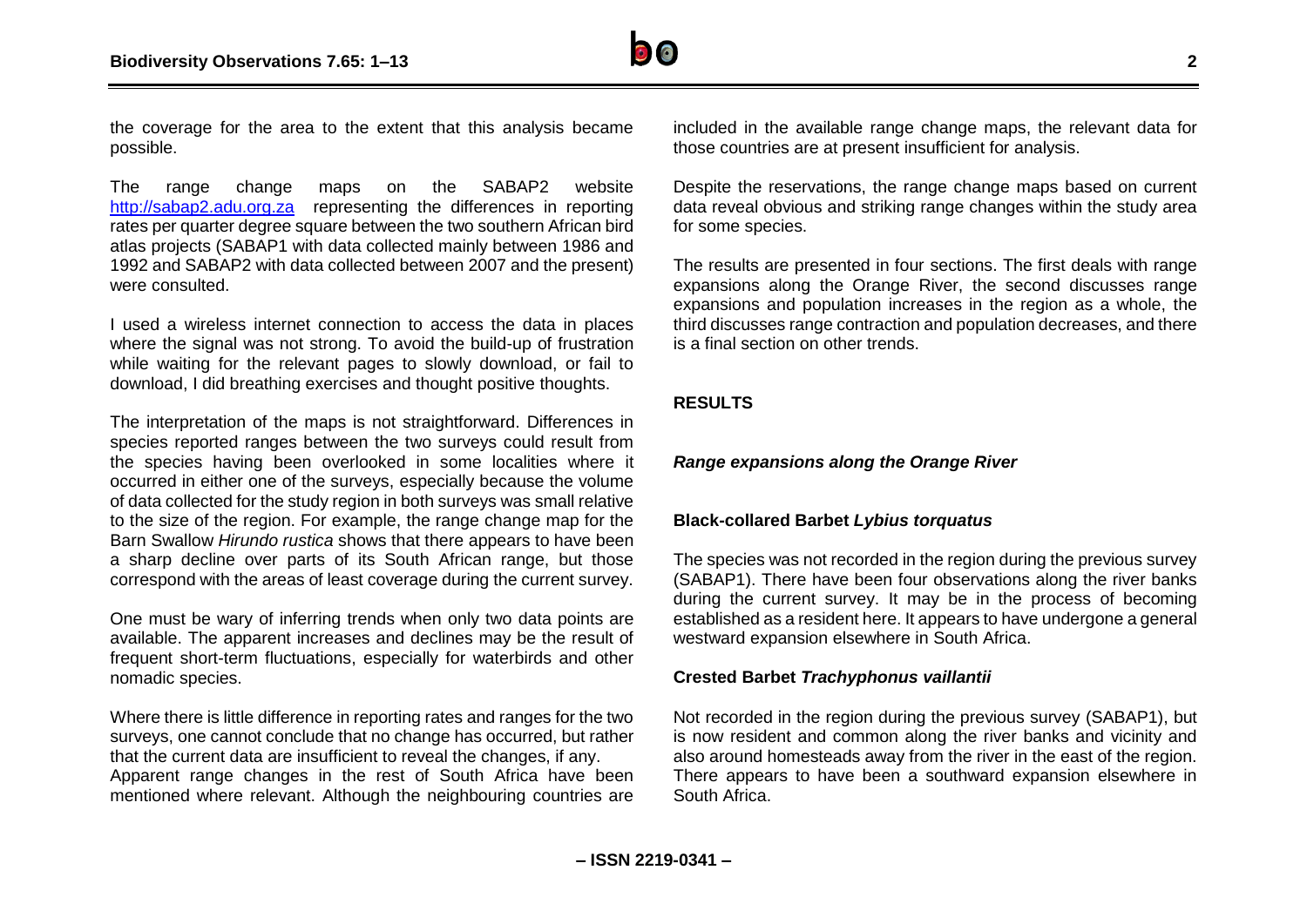

#### **White-fronted Bee-eater** *Merops bullockoides*

Not recorded in the region during the previous survey but now resident and common along the river banks. Its invasion of the region may be linked to the establishment of mature gum trees (*Eucalyptus* sp.), which are particularly attractive to bees, along the river banks. It appears to have expanded southward elsewhere in South Africa.

#### **Little Bittern** *Ixobrychus minutus*

Despite a general range contraction elsewhere, it has expanded westward along the Orange River.

#### **South African Cliff-swallow** *Hirundo spilodera*

Not previously recorded from the region, but now a summer migrant with a colony numbering tens of birds breeding regularly underneath the main road bridge over the Orange River in Upington.

#### **Burchell's Coucal** *Centropus burchelli*

Not previously recorded from the region, but now a common resident along the river banks. There does not appear to have been any change to its range elsewhere in South Africa.

#### **Squacco Heron** *Ardeola ralloides*

It was not previously recorded in the region and is now an occasional visitor.

#### **Lesser Honeyguide** *Indicator minor*

Its range has expanded westward along the Orange River banks.

#### **Hadeda Ibis** *Bostrychia hagedash*

Its range has expanded westward to the edge of this region and beyond. It is now a common resident in the vicinity of the river and is sometimes seen in flocks of 50 or more birds. This is a continuation of a westward expansion that has taken place across South Africa.

#### **Brown-hooded Kingfisher** *Halcyon albiventris*

It was not previously reported in the region and is now a resident along the river banks. There has been a general westward expansion in South Africa.

#### *Other range extensions or population increases*

#### **Southern Pied Babbler** *Turdoides bicolor*

Its range has expanded westward in the tall Camelthorn woodland along the dry Kuruman River bed. Elsewhere in South Africa, its range shows a slight southward expansion.

#### **Acacia Pied Barbet** *Tricholaema leucomelas*

Its range has expanded westward, possibly in response to the establishment of gardens with tall alien trees around homesteads, as well as bush encroachment. There has been some contraction in the east of its South African range.

#### **Pririt Batis** *Batis pririt*

There is some indication of an increase in density, possibly in response to bush encroachment.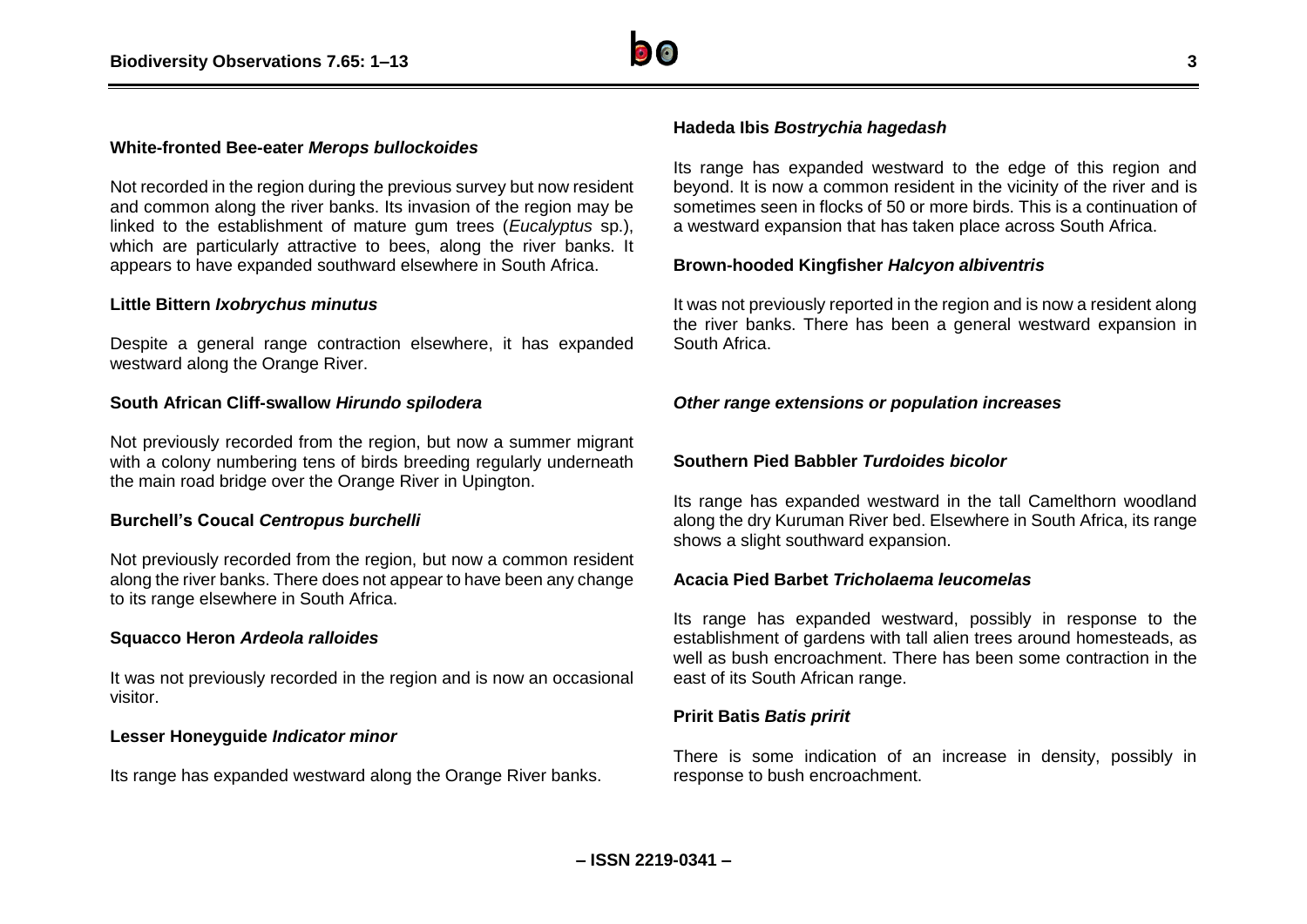

#### **European Bee-eater** *Merops apiaster*

There has been some range expansion into the north of the region. Elsewhere in South Africa, there appears to have been a southward expansion in the east and a range contraction in the south west.

#### **Bokmakierie** *Telephorus zeylonus*

There appears to have been some expansion into the treeless western part of the region. Elsewhere in South Africa, it has extended the eastern edge of its range.

#### **Cinnamon-breasted Bunting** *Emberiza tahapisi*

There appears to have been some range expansion into the southern fringes of the region, possibly only as a seasonal visitor. Its South African range shows a general small westward expansion.

#### **Golden-breasted Bunting** *Emberiza flaviventris*

It occurs only in the eastern extremity of the region, where it has slightly expanded its range.

#### **Sickle-winged Chat** *Cercomela sinuata*

There is an apparent northward expansion within the region. This may be partly due to identification issues, as it may be confused with the pale form of the Familiar Chat.

#### **Desert Cisticola** *Cisticola aridulus*

It shows some westward expansion in the region, as well as generally in South Africa.

#### **Grey-backed Cisticola** *Cisticola subruficapilla*

The range shows some northward expansion, both in the region and elsewhere in South Africa.

#### **Rattling Cisticola** *Cisticola chiniana*

It was not previously recorded in the region, and is now resident on the western fringe. It shows a general westward expansion in South Africa, possibly related to bush encroachment.

#### **Long-billed Crombec** *Sylvietta rufescens*

It has expanded its range in this region, in line with a general northwest expansion in the country as a whole. Within this region, it is most often associated with Swarthaak (*Acacia mellifera*) thickets, which are a manifestation of bush encroachment.

#### **Pied Crow** *Corvus albus*

Its range has greatly expanded outward from its core around Upington, in line with a general expansion into the drier areas throughout South Africa.

#### **African Cuckoo** *Cuculus gularis*

The range shows a westward expansion in the north. There appears to have been a general decline in South Africa, but expansion in the Free State.

#### **Black Cuckoo** *Cuculus clamosus*

There has been a strong westward expansion in the north and west of the region, as well as expansion in the Free State province and a general increase in reporting rates across the country.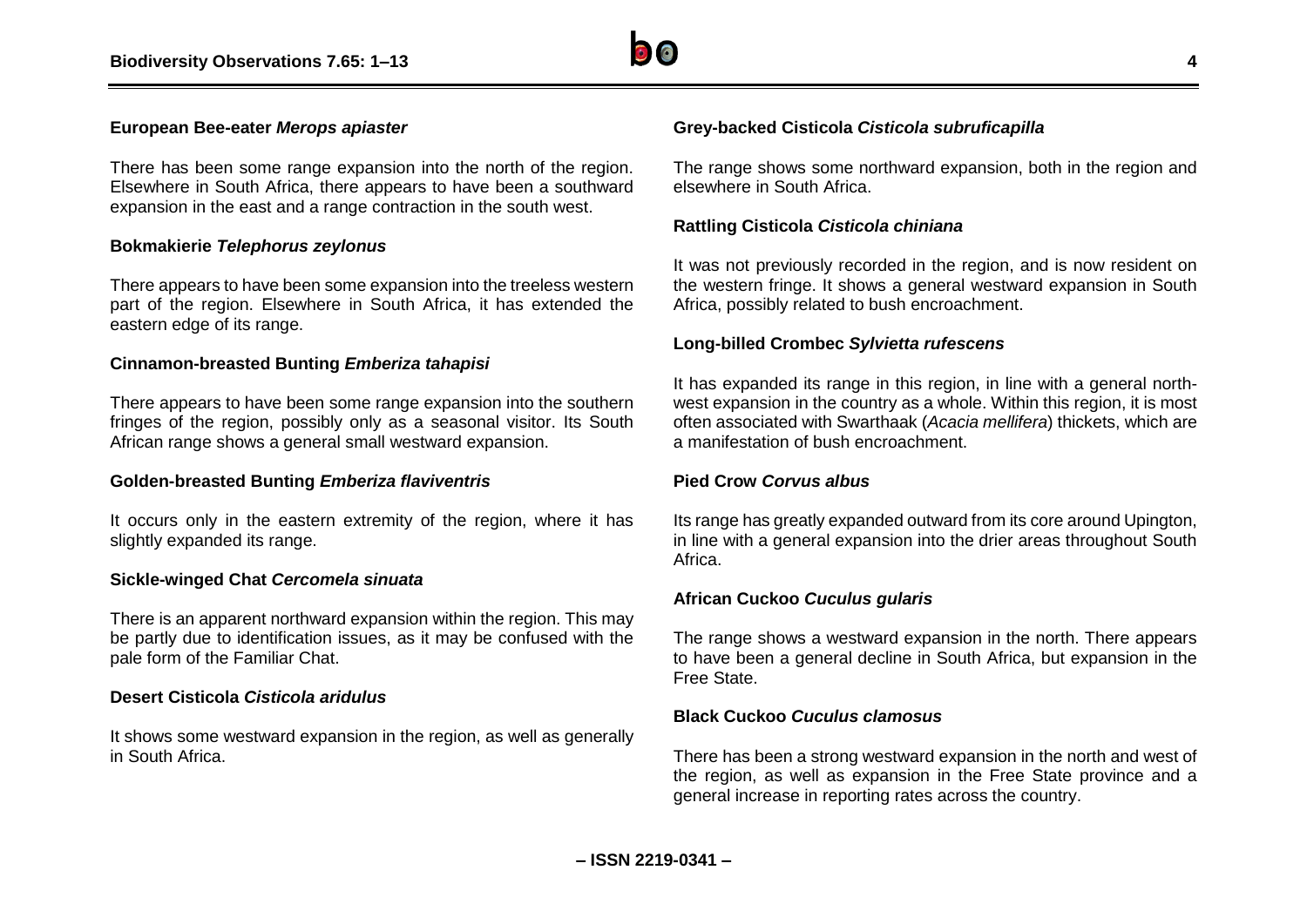

#### **Diderick Cuckoo** *Chrysococcyx caprius*

The range shows some westward expansion in the north.

#### **Great-spotted Cuckoo** *Clamator glandarius*

The range has expanded into the north of the region and shows a general contraction elsewhere in the country.

#### **Jacobin Cuck***oo Clamator jacobinus*

It shows some range expansion in the south of the region.

#### **Klaas's Cuckoo** *Chrysococcyx klaas*

It was not previously reported in the region but is now established in the western fringe, and has generally expanded westward in the rest of the country.

#### **Red-eyed Dove** *Streptopelia semitorquata*

Its range has expanded in the north of the region, possibly through exploitation of well-watered gardens with tall trees.

#### **Booted Eagle** *Aquila pennatus*

It has been reported with increased frequency across the region.

#### **Scaly-feathered Finch** *Sporopipes squamifrons*

Its reporting rates have increased and there is a southward expansion in the rest of the country.

#### **Grey Go-away-bird** *Corythaixoides concolor*

There have been a few isolated sightings in the west of the region. It was not previously reported and does not seem to be established as a resident. It shows a general westward expansion in the rest of the country.

#### **Montagu's Harrier** *Circus pygargus*

There has been an increase in the spread of sightings both in this region and in the central parts of the country.

#### **African Grey Hornbill** *Tockus nasutus*

Its observed range has expanded in the north of the region.

#### **Common House-martin** *Delichon urbica*

It was not reported in this regionin the previous survey and there have been a few scattered records during this survey.

#### **Striped Kingfisher** *Halcyon chelicuti*

There has been a westward expansion, possibly aided by bush encroachment or other aforestation.

#### **Karoo Korhaan** *Eupodotis vigorsii*

It shows a northward expansion in the west of its range.

#### **Red-crested Korhaan** *Eupodotis ruficrista*

Its range has expanded into the treeless centre of the red dune region.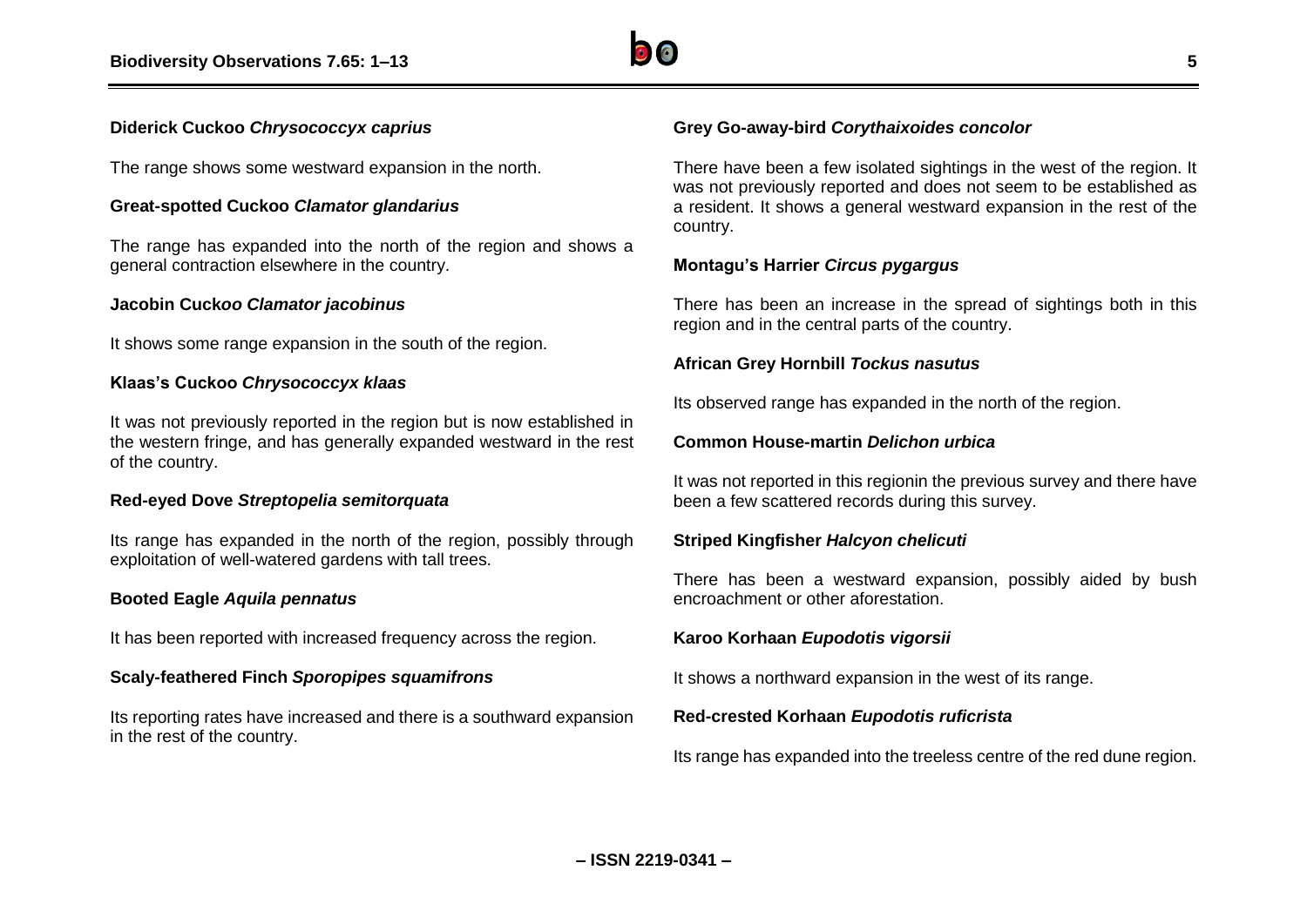

#### **Monotonous Lark** *Mirafra passerina*

There is an apparent range expansion into the north of the region. The species is irruptive and the change is not necessarily a long-term trend.

#### **Red-faced Mousebird** *Urocolius indicus*

There has been some increase in its reporting rates, not only in this region but also in the rest of the country.

#### **Common Myna** *Acridotheres tristis*

The species has spread rapidly across South Africa and may be established as a resident around human settlements on the western fringe of this region. There have been some scattered sightings in the north of the region, but it does not seem to be resident there. It has not been reported along the densely settled banks of the Orange River, which would appear to be suitable habitat.

#### **Neddicky** *Cisticola fulvicapilla*

Its range has expanded into the western fringe of this region, in line with a general westward expansion, possibly in response to bush encroachment.

#### **Pearl-spotted Owlet** *Glaucidium perlatum*

There is some indication of a westward expansion in this region, despite a general decline across the country.

#### **Red-billed Oxpecker** *Buphagus erythrorhynchus*

It was not previously recorded in the region and there have been a few scattered sightings during this survey. There has been a westward and southward expansion across South Africa, which has been assisted by the use of non-toxic dips by stock farmers.

#### **African Palm-Swift** *Cypsiurus parvus*

There has been some range expansion within the region, in line with a general expansion across South Africa, related to the increased availability of mature alien palm trees around human settlements.

#### **Black-chested Prinia** *Prinia flavicans*

There has been an increase in reporting rates across the region. In the rest of the country, there has been some range contraction in the south-west, and an increase in reporting rates elsewhere.

#### **Green-winged Pytilia** *Pytilia melba*

There is a slight indication of westward expansion, in this region as well as in the rest of the country*.*

#### **Common Quail** *Coturnix coturnix*

There appears to have been an increase in its abundance, but it is nomadic and irruptive, and the trend may be a short-term one.

#### **Double-banded Sandgrouse** *Pterocles bicinctus*

It appears to have expanded its range in the south and east.

#### **Namaqua Sandgrouse** *Pterocles namaqua*

Its reporting rates have increased in this region, but in the rest of the country its range has contracted in the south.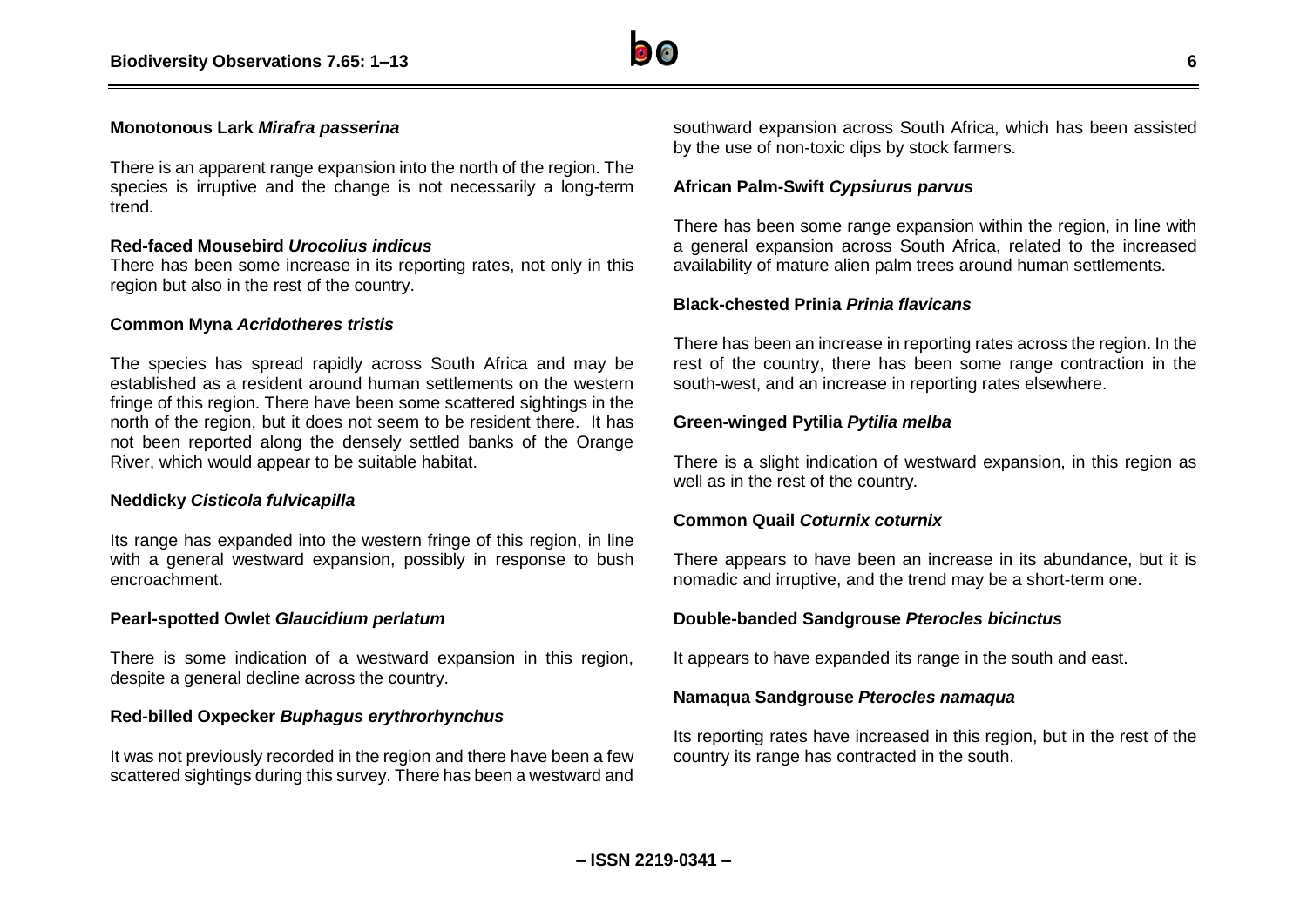

#### **Kalahari Scrub-robin** *Cercotrichas paena*

Its range has expanded westward in this region, and in the rest of the country it has expanded slightly in all directions, possibly in response to bush encroachment.

#### **Shikra** *Accipiter badius*

Its range appears to have expanded into the north of the region.

#### **Marico Sunbird** *Cinnyris mariquensis*

Its range has expanded westward, possibly in response to bush encroachment or other aforestation.

#### **Dusky Sunbird** *Cinnyris fuscus*

There has been a range expansion into the cetral, treeless part of the region, possibly in response to bush encroachment.

#### **Greater-striped Swallow** *Hirundo cucculatus*

There has been an increase in reporting rates in the south of the region.

#### **Common Swift** *Apus apus*

The species is abundant in the region during the rainy season. The apparent range expansion is due to under-reporting in the previous survey. This was possibly the most under-reported species during the SABAP1 survey (Brooke 1997).

#### **Brown-crowned Tchagra** *Tchagra australis*

Its range has expanded westward into the study region, and its range has expanded around the edges in the rest of the country, probably in response to bush encroachment.

#### **Spotted Thick-knee** *Burhinus capensis*

Its range appears to have expanded into the centre of the region.

#### **Groundscraper Thrush** *Psophocichla litsitsirupa*

Its range shows a slight westward expansion.

#### **Ashy Tit** *Parus cinarascens*

There has been an increase in reporting rates, possibly as a result of bush encroachment and the increased use of man-made structures (especially hollow poles) for nesting.

#### **Lappet-faced Vulture** *Torgos tracheliotus*

Its population and foraging range have increased, probably as a result of a decrease in persecution by farmers. It has declined in the Kruger national Park over the same period.

#### **White-backed Vulture** *Gyps africanus*

Its population and foraging range have increased, probably as a result of a decrease in persecution by farmers.

#### **Rufous-eared Warbler** *Malcorus pectoralis*

There has been an increase in its reporting rates across the region.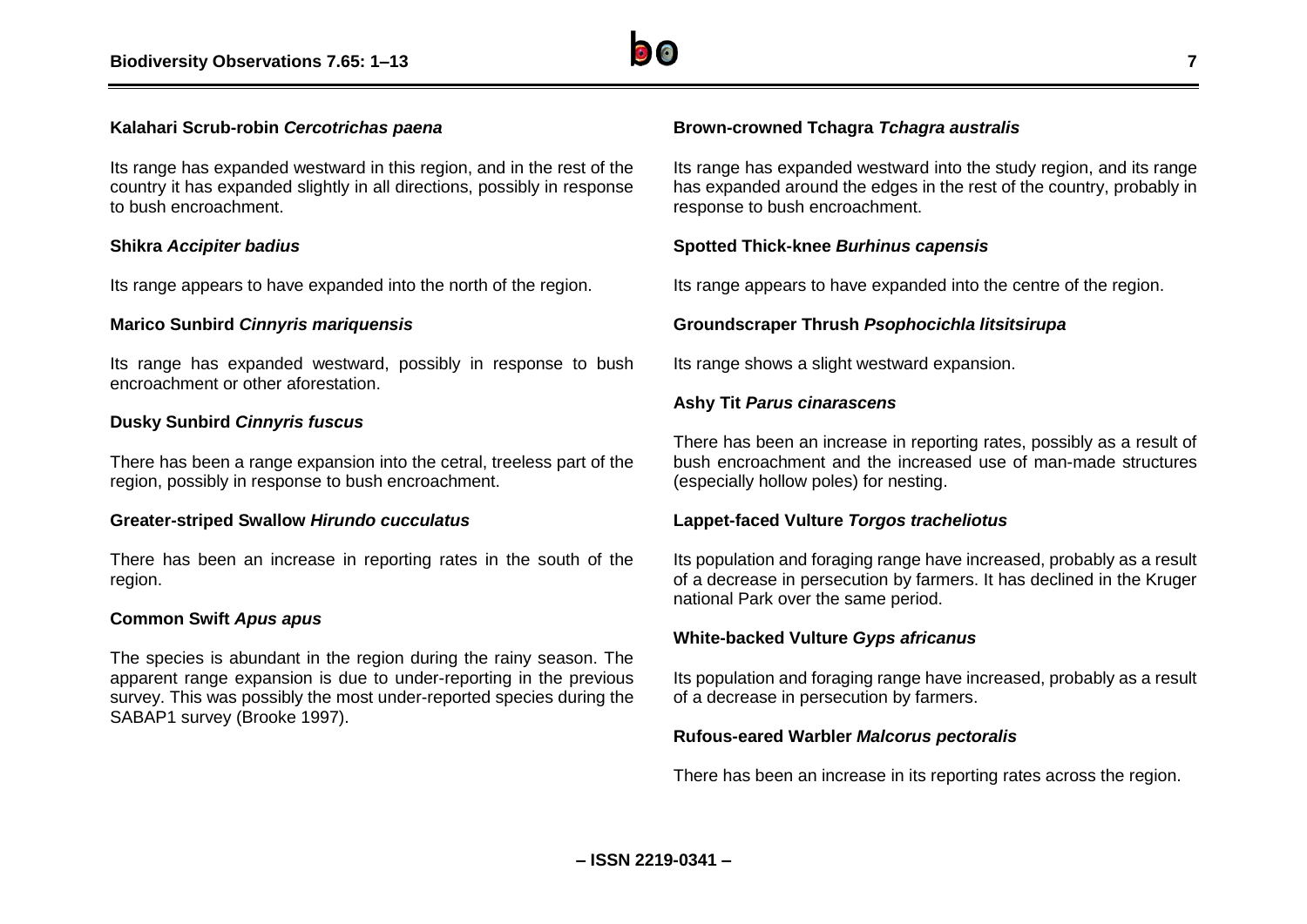#### **Black-faced Waxbill** *Estrilda erythronotus*

Its range shows a westward expansion.

## **Violet-eared Waxbill** *Granitina granitina*

Its range shows a westward expansion.

## **Green Wood-hoopoe** *Phoeniculus purpureus*

Its range shows a westward expansion in this region, as well as in the country as a whole, possibly as a result of aforestation.

#### **Bennett's Woodpecker** *Campethera bennetti*

There has been some westward expansion of its range.

#### **Golden-tailed Woodpecker** *Campethera abingoni*

The westward expansion of its range in this region and elsewhere in South Africa may be related to aforestation (other than bush encroachment).

#### *Range contractions or population declines*

#### **Pied Avocet** *Recurvirostra avosetta*

The range appears to have contracted not only in this region, but also in the rest of the country. The available habitat is subject to frequent fluctuations, so this is not necessarily a long-term trend.

#### **Bateleur** *Terathopius ecaudatus*

There have been no sightings during the present survey and it may be locally extinct. It still occurs in the neighbouring Kgalagadi Transfrontier Park. Within South Africa, it is increasingly restricted to the larger conservation areas.

# **Cape Bunting** *Emberiza capensis*

There is some indication of a possible northward range contraction.

#### **Jackal Buzzard** *Buteo rufofuscus*

Its range may have contracted in the south of the region, and a general southward contraction in the rest of the country.

## **White-throated Canary** *Crithagra albogularis*

There appears to have been a slight contraction southward.

#### **Familiar Chat** *Cercomela familiaris*

There appears to have been some range contraction out of the rocky west of the region.

#### **Tractrac Chat** *Cercomela tractrac*

It shows a southward range contraction.

#### **Red-knobbed Coot** *Fulica cristata*

There is an apparent range contraction in this region, as well as in the rest of the country, some contraction around the edges of its range.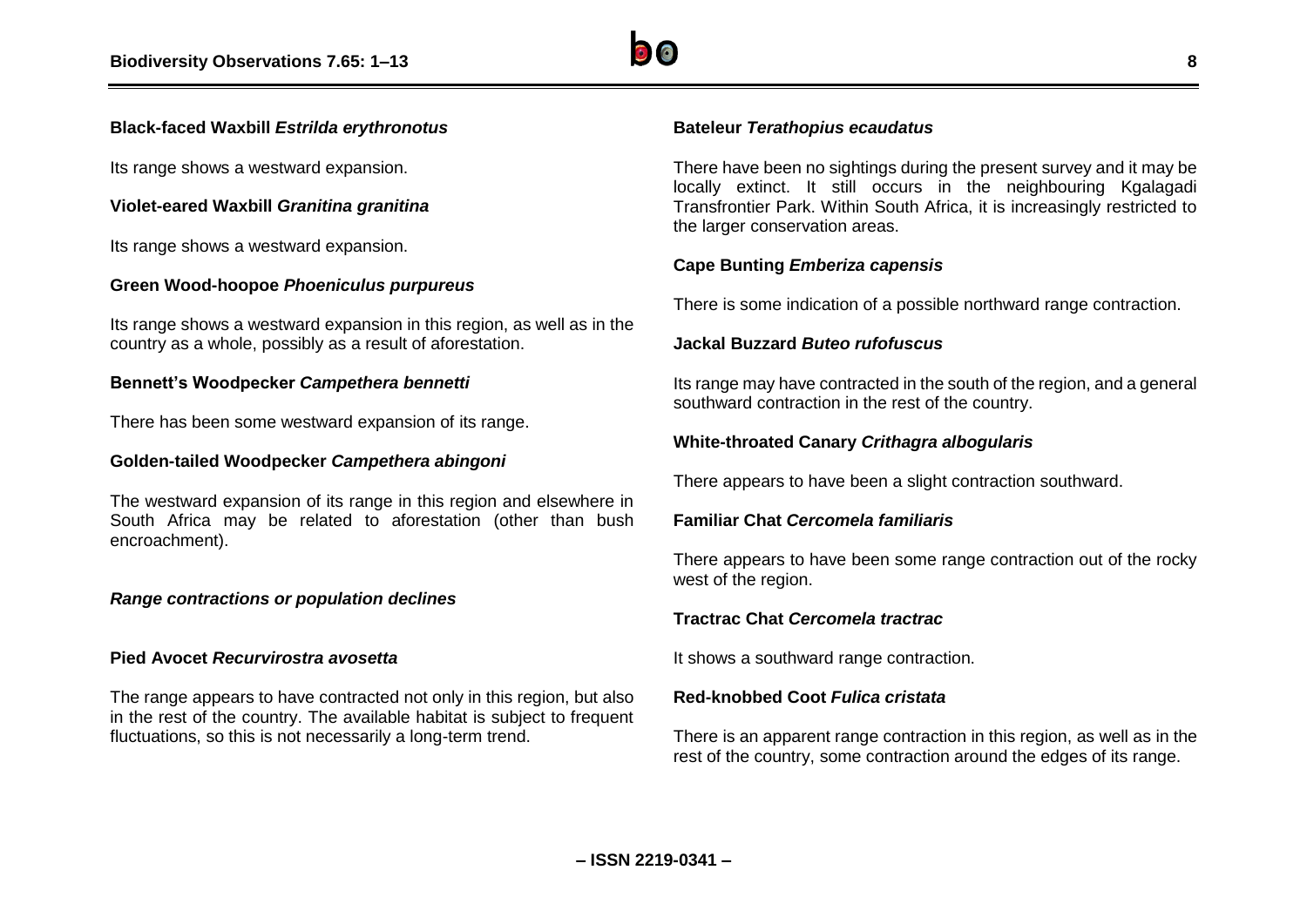

#### **Burchell's Courser** *Cursorius burchelli*

The species seems to have almost vanished from the region and shows a general decline across the country.

#### **Double-banded Courser** *Rhinoptilus africanus*

Although still fairly common, there is evidence for a decline, not only in this region, but also across the rest of the country.

#### **Laughing Dove** *Streptopelia senegalensis*

There has possibly been a slight decline.

#### **Red-necked Falcon** *Falco chiquera*

It appears to have declined in the south.

#### **Common Fiscal** *Lanius collaris*

Its reporting rates have declined in this region. In the rest of the country it shows a general decline (possibly related to bush encroachment) but with some eastward expansion.

#### **Chat Flycatcher** *Bradornis infuscatus*

There is slight evidence for a decline.

#### **Fairy Flycatcher** *Stenostera scita*

Its range has contracted in this region and there has been a general decline across the country*.*

#### **Southern Pale-chanting Goshawk** *Melierax canorus*

Although it remains common, there may have been a decline.

#### **Common Greenshank** *Tringa nebularia*

There has been a decline in sightings from this region.

#### **Black Harrier** *Circus maurus*

It shows a range contraction away from the western edge of the region. Because it occurs in the study area seasonally, this may be an artefact of the seasonality of coverage.

#### **Greater Kestrel** *Falco rupicoloides*

It has declined in the region and over much of its South African range*.*

#### **Rock Kestrel** *Falco rupicolis*

It shows a sharp decline in the study area and a moderate decline over the rest of the country.

#### **Brown-throated Martin** *Riparia paludicola*

It has possibly declined here but there is some indication of northward expansion in the rest of the country.

#### **Southern Masked-weaver** *Ploceus velatus*

It appears to have declined in the central treeless part of the region but shows a general increase in the rest of the country.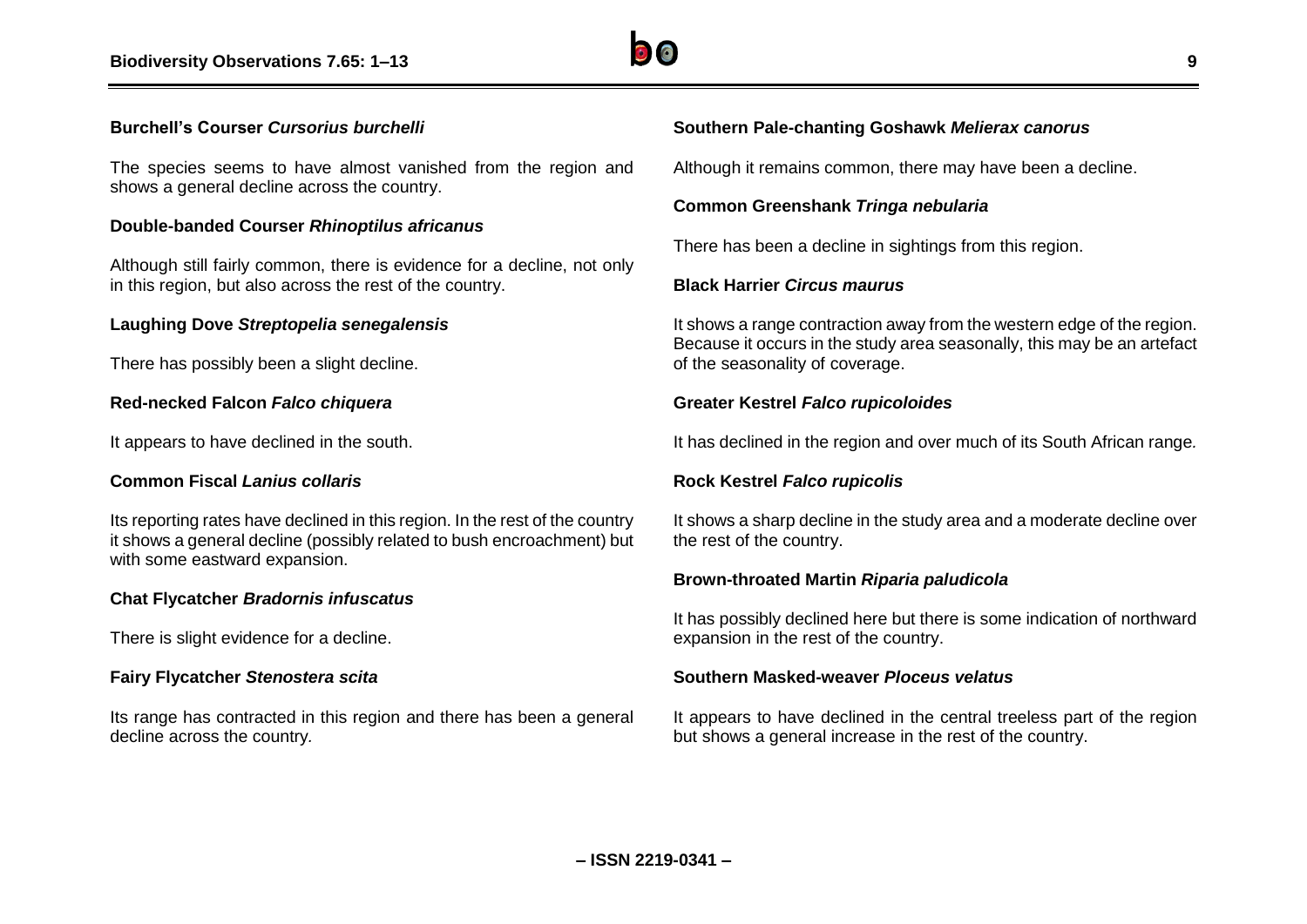

#### **African Pipit** *Anthus cinnamomeus*

It shows an eastward range contraction in the region, but an increase across the rest of the country.

#### **Kittlitz's Plover** *Charadrius pecuarius*

The apparent decline may be due to short-term fluctuations.

#### **Three-banded Plover** *Charadrius tricollaris*

The apparent decline in the study area may be due to short-term fluctuations in abundance. There has been some eastward range contraction in the rest of the country.

#### **Secretarybird** *Sagittarius serpentarius*

There has been a range contraction in the east of the region, along with a decline across the country, which may be linked to bush encroachment and general pasture degradation.

#### **Lesser Grey Shrike** *Lanius minor*

The apparent range contraction out of the west of this region may be an artefact of the seasonality of coverage. The range has expanded southward elsewhere in the country.

#### **Cape Sparrow** *Passer melanurus*

It shows a slight decline across the region but expansion in the east of its South African range.

#### **House Sparrow** *Passer domesticus*

Its range has contracted across the region. This may be in response to human migration out of the farmlands.

#### **Black-eared Sparrow-lark** *Eremopterix australis*

Its range has contracted southward, along with a general decline in the rest of the country. It is nomadic and irruptive, and the decline may reflect short-term fluctuations*.*

#### **Grey-backed Sparrow-Lark** *Eremopterix verticalis*

Although still an abundant species, it shows some decline in the east of this region, but eastward range expansion in the rest of South Africa.

#### **Cape Glossy Starling** *Lamprotornis nitens*

There has been some contraction out of the centre of the region, but a slight expansion elsewhere in the country.

#### **Pale-winged Starling** *onychnognathus nabourop*

There has been a range contraction southward and a decline over much of its South African range.

#### **Wattled Starling** *Creatophora cinerea*

There has been some range contraction out of the north of this region and expansion southward elsewhere in South Africa.

#### **Cape Wagtail** *Motacilla capensis*

There has been a southward range contraction, possibly related to human population movement out of the farmlands.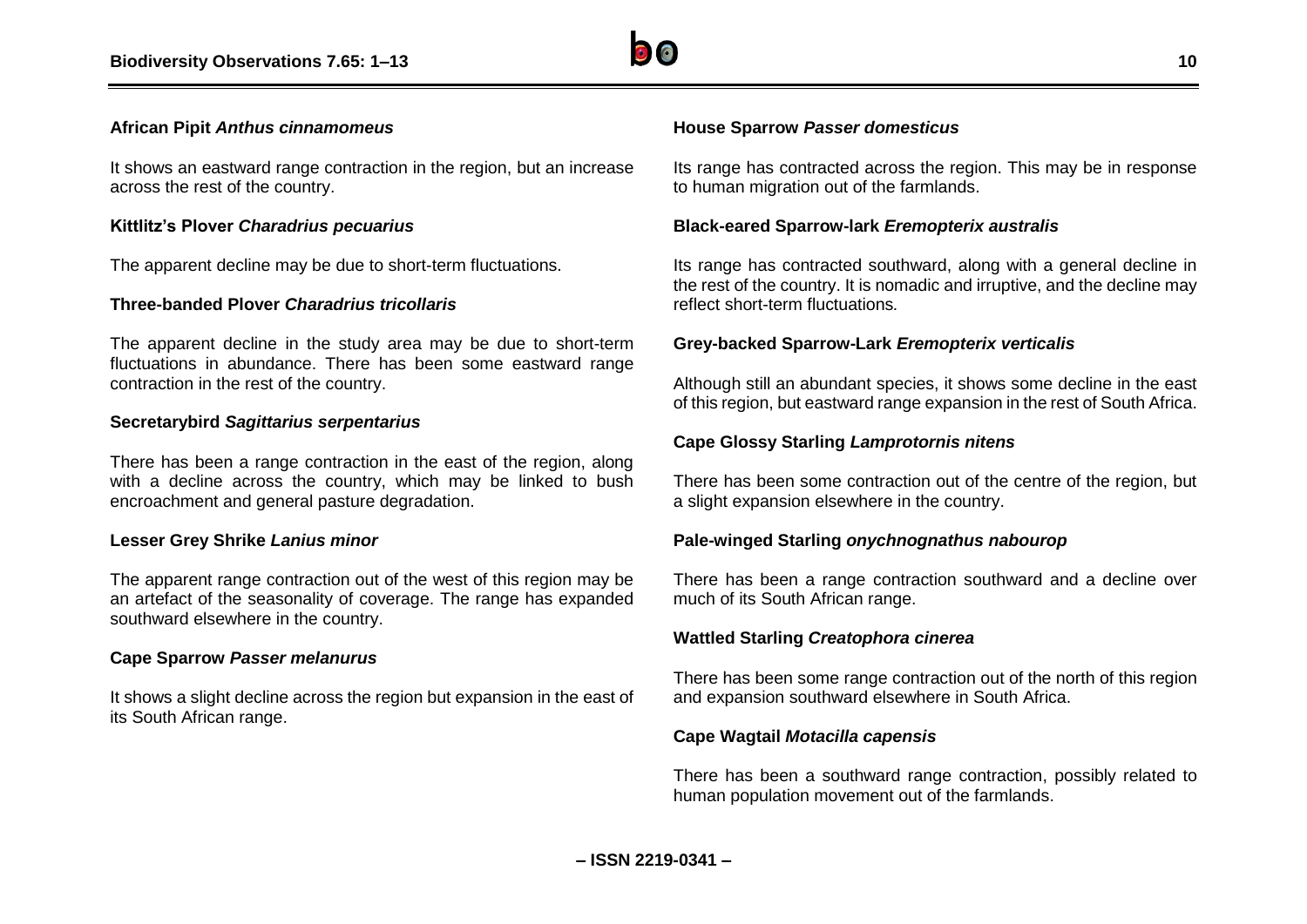

#### **Cinnamon-breasted Warbler** *Euryptila subcinnamomea*

There appears to have been a range contraction out of the south west.

#### **Common Waxbill** *Estrilda astrild*

There has been a southward range contraction.

#### **Capped Wheatear** *Oenanthe pileata*

Its reporting rates have declined across the region.

#### **Mountain Wheatear** *Oenanthe monticola*

There has been a westward contraction of its range in this region and a southward contraction of its South African range.

#### *Other trends*

#### **Cape Crow** *Corvus capensis*

The species disappeared from the region prior to the first survey and current data confirm its local extinction. Its South African range has contracted southward.

#### **Tawny Eagle** *Aquila rapax*

It has maintained its range within the stock-farming part of this region, despite a decline elsewhere in South Africa, where it is now mostly confined to the larger conservation areas.

# **Pygmy Falcon** *Polihierax semitorquatus*

It shows a decline in the centre and an increase in the south of the region.

#### **Red-billed Quelea** *Quelea quelea*

The range shows no change in this region, while there has been a westward expansion in the rest of the country.

#### **Crimson-breasted Shrike** *Laniarius atrococinctus*

There has been a westward decline and an eastward expansion of its range. Elsewhere in the country there appear to be alternating areas of expansion and contraction around the edge of its range.

#### **Black-chested Snake-eagle** *Circaetus pectoralis*

There has been no discernible range change in the study region, but a southward expansion elsewhere in the country.

#### **Southern Grey-headed Sparrow** *Passer diffusus*

There appears to have been no change here, but a general increase and southward expansion in the rest of the country.

#### **White-browed Sparrow-weaver** *Plocepasser mahali*

There is no apparent change in the study area, but there seems to have been a general expansion of the edges of its range in the rest of the country.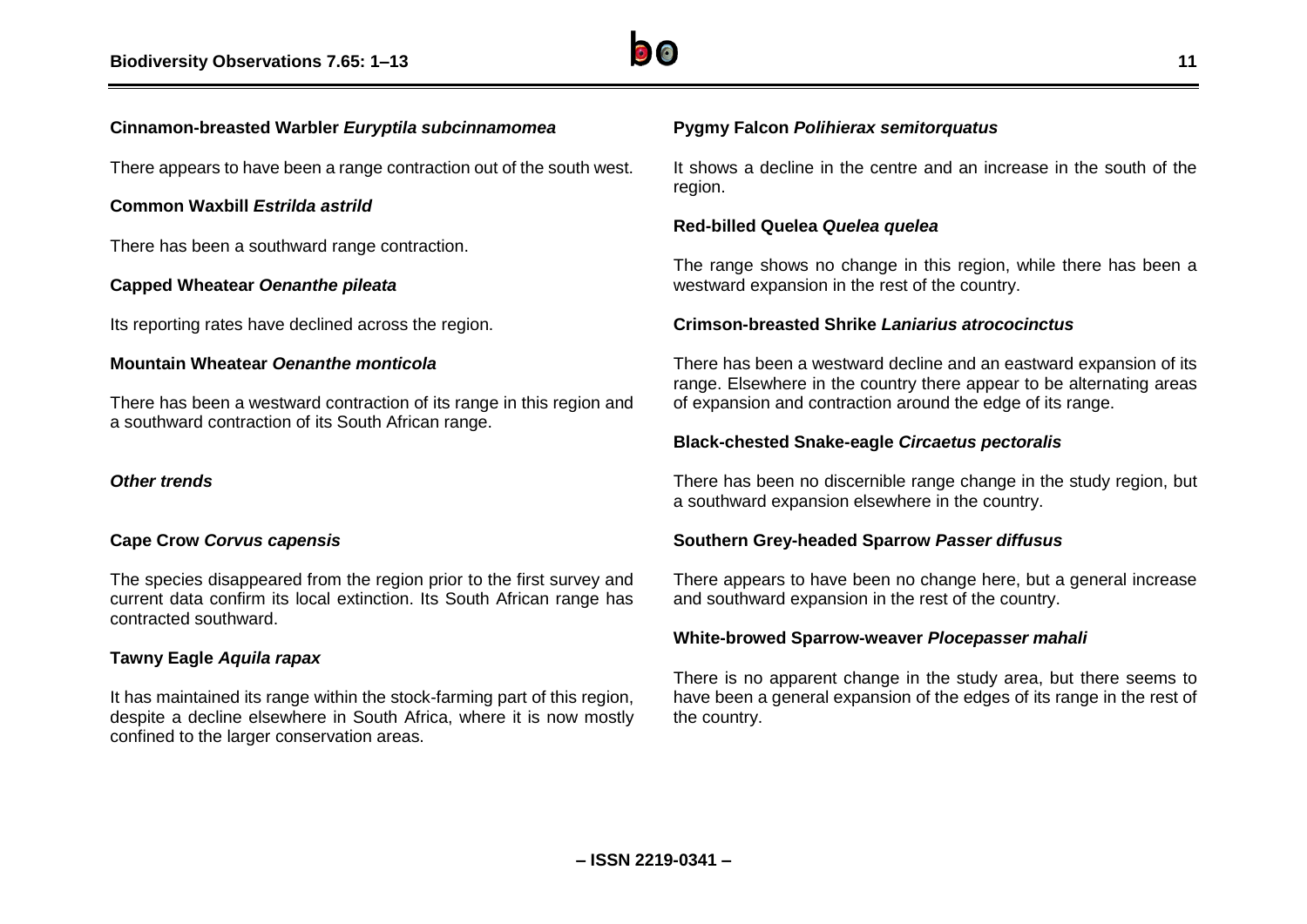

#### **Discussion**

The most striking range expansions have been those of species which were not recorded in the region during the first survey (SABAP1) and have become resident and even common along the banks of the Orange River and vicinity. These range expansions can be attributed to habitat modification, and specifically to the creation of a mosaic of vineyards, open fields, well-watered gardens with tall trees and riverine thickets.

The westward expansion of some bush-loving birds can be ascribed to bush encroachment, but the range expansion of some woodland birds which are generally associated with mature trees rather than scrub may be due to afforestation in the form of the establishment of mature alien trees around homesteads. There is also some anecdotal evidence of afforestation in the form of greater numbers of mature indigenous trees (particularly Camelthorn *Acacia erioloba)* in the west of the region. If this is so, it must be due to either above average rainfall locally during recent decades, or to a reduction in tree-felling (there has been a decline in the human population in the rural areas, resulting in reduced pressure on timber and firewood resources).

The range expansions of six cuckoo species are curious because they do not appear to be related to range changes of the regular host species. They may be related to afforestation other than bush encroachment (these species are generally associated with mature woodland rather than scrub**)**. Perhaps coverage of the region during the first atlas survey was concentrated outside of the mid-summer period (when they are present and calling), but the changes seem to be too pronounced to be purely an artefact of the seasonality of coverage.

The fortunes of birds of prey in the region appear to be mixed. The marked increases in populations of Lappet-faced and White-backed Vultures may be due to the reduction in the use of poisoned baits to

control predators and in the reduction of direct persecution, These developments may be at least partly due to the vulture awareness campaign carried out in the region by the late Abrie Maritz. On the other hand, some farmers in the region are still reported to consider all birds of prey as 'Lammervangers' (lamb-catchers) and to shoot them on sight. The Booted Eagle appears to have increased across the region, the Tawny Eagle has maintained a stable population. The Bateleur and Rock Kestrel have declined sharply.

The differences in protocol and in grid size (quarter degree squares in SABAP1 and pentads in SABAP2) may influence the differences in reporting rates. In particular, one might expect species that occur at low densities to have lower reporting rates and species that occur at high density to have higher reporting rates on the finer grid (SABAP2). However, the lists of species that show the greatest changes in reporting rates between the two surveys over the whole SABAP region (Underhill & Brooks 2014) included a mix of species that occur at high and at low densities, indicating that if such a bias exists, it is not strong.

Because of the more demanding protocol of SABAP2 compared to SABAP1, the team of contributors to SABAP2 is smaller but possibly more dedicated and more skilled. There may therefore be an observer effect, whereby the less conspicuous species may be reported at a higher rate in SABAP2. It has been pointed out, however, that the average length of checklists submitted hardly differs between the two surveys, again indicating that if such a bias exists, it is not large (Loftie-Eaton 2015).

For several species, the range change maps show a chequerboard pattern of alternating red (for species present in SABAP1 and not SABAP2) and blue (present in SABAP2 and not SABAP1) cells in the study area. This may indicate nomadism by the species, but more likely it indicates that the data for the species in both surveys were inadequate to comprehensively describe its range at the quarter degree square level. The combined data of both surveys for the study